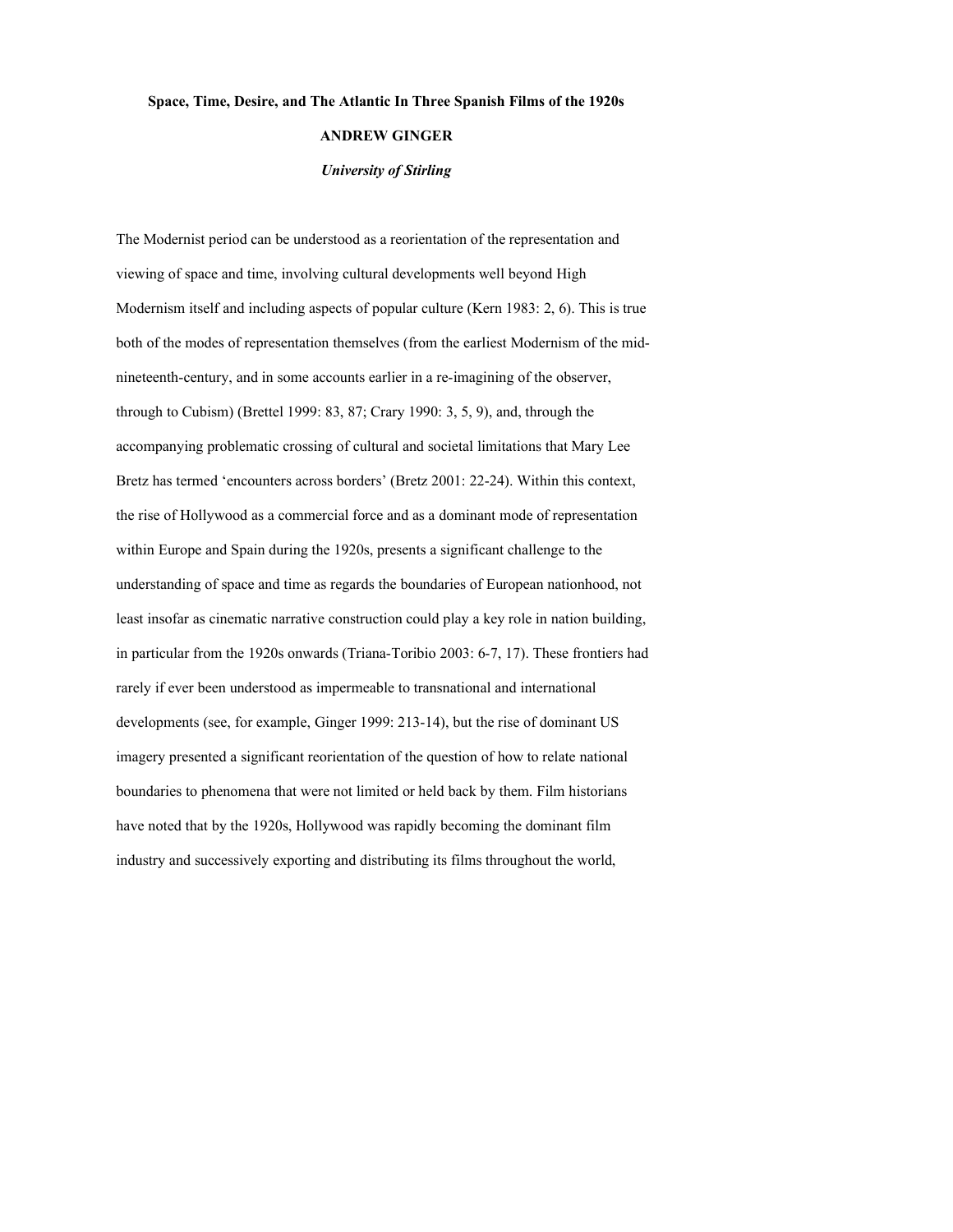leading to efforts to contest and compete with its influence, but with significant problems in so doing, especially once sound was introduced (Thomson & Bordwell 1994: 54-56, 83, 156, 183-84). US dominance of the Spanish (like the wider European) film market in the 1920s should not be over-stated (it still had powerful competitors), but is even so notable: in the period 1922-30, over a third of printed film imports came from the US rising to 67% between 1931 and 1936, whilst US companies played a major role in the distribution of films (Díez Puertas 2003: 164; García Fernández 2002: 163). The projection of such movies had an important impact on people's experience of urban space and of visual entertainment, as cinemas were proliferating across cities: there were 21 purpose-built cinemas in Madrid in 1920 and 60 by 1936 (Parsons 2003: 86). This was part and parcel of a the key shift, which had been gestating for some time, but was to come to dominate the twentieth century, in which the far rather than near side of the North Atlantic extensively re-shaped the world of representation within European nations. At the same time, post-Griffith in particular, the increasing power of the US was linked to a radicalisation of the altered depiction of space and time, through the new conventions of depiction of these, not just in cinematic montage, but through shifting combinations of shots and moving cameras, aptly described by Christie as more space and time for your money (Christie 1994; Parsons 2003: 87). Such developments, and with them classic Hollywood narrative technique, can be interpreted as an attempt to guide viewers in their comprehension of the sudden shifts between time and space that cinematic cutting entailed (Thomson & Bordwell 1994: 39-40). At the same time, the images captured in this new depiction of space and time, the close-ups of It-Girls and intimate kisses, provided a source of erotic fascination for audiences and a desire for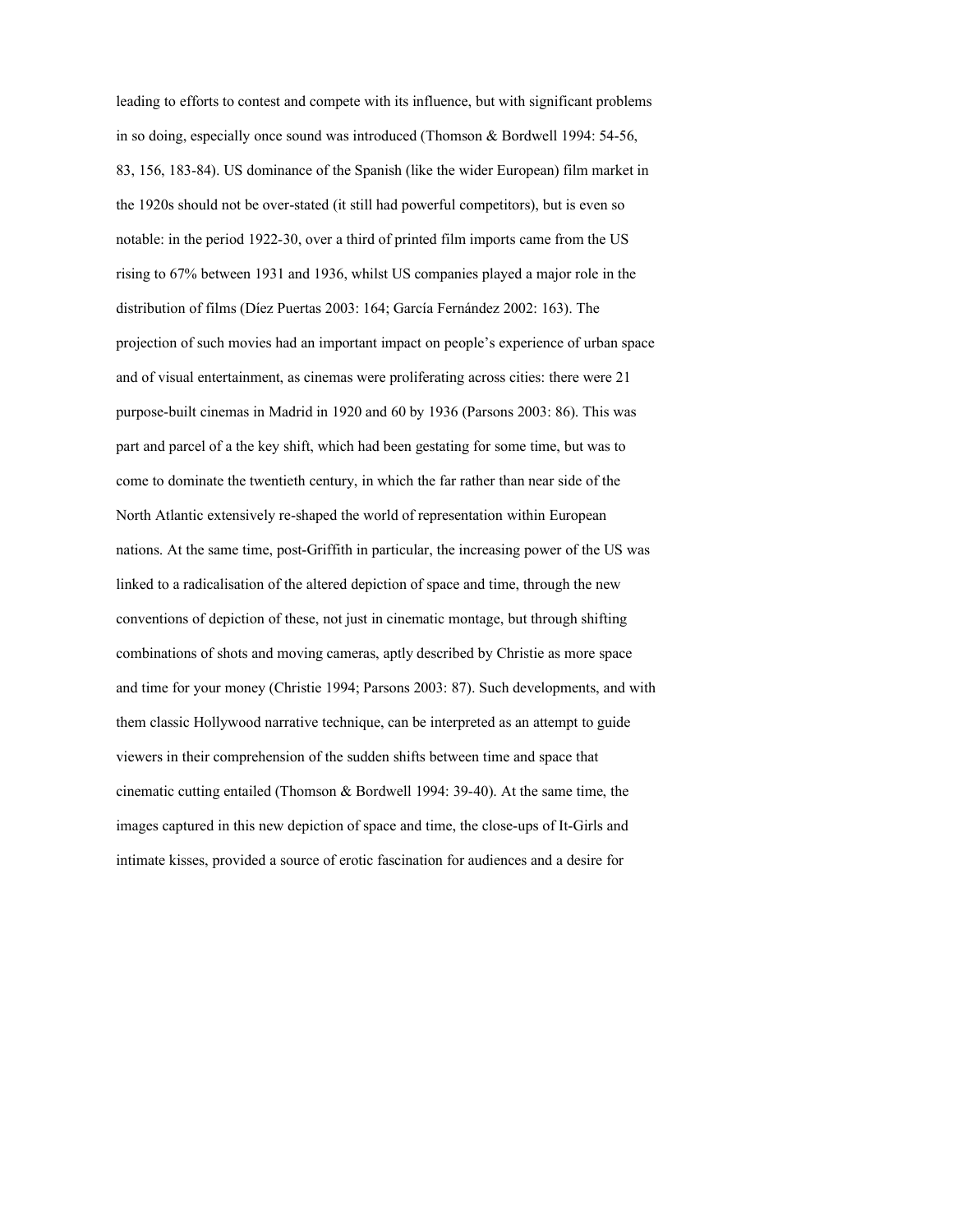emotive immediacy (Parsons 2003: 92; Woods 2005: 286; see also Morris 1980). The challenge to national boundaries and the delineation of Atlantic space caused by US cinematic dominance, on the one hand, and, on the other, deep changes in the representation of space and time were intimately linked to one another.<sup>1</sup>

The arrival in Spain of an increasingly dominant US manufactured depiction of space, time, and desire, was therefore accompanied by a changed understanding of the cultural space of Spain itself, and the delimitations of its cultural frontiers. As such images found more and more of a home for themselves within Spain, so they were less and less evidently alien to the description of Spanish culture. Efforts at fusion between advanced Spanish cultural figures and Hollywood are well documented, not least with Alberti's verbal evocations of silent stars, *Yo era un tonto y lo que he visto me ha hecho dos tontos*, and in Buñuel and Dalí's echoes of Hollywood film in *Un chien andalou* (see Morris 1980; Parsons 2003: 90). In both these cases it may broadly (if crudely) be said that Hollywood's depictions of space, time, and the juxtaposition and movements within them, are adopted insofar as they are seen to be compatible with an avant-garde exploration of space, time, and desire; and adapted insofar as they resist the interrogations of the human psyche and symbolic space attempted by the avant-garde. In the three films I intend to consider here (-- *Don Juan Tenorio* (1922) dir. Ricardo Baños, 1922), *El misterio de la Puerta del Sol* (1929) dir. Francisco Elías, 1929) and *El sexto sentido* (1929) dir. Nemesio Sobrevila, 1929) --, the central question is the extent to which such a fusion of Hollywood and European cultures can be rendered compatible with the delimitation of Spanish national space and time. This raises once more the key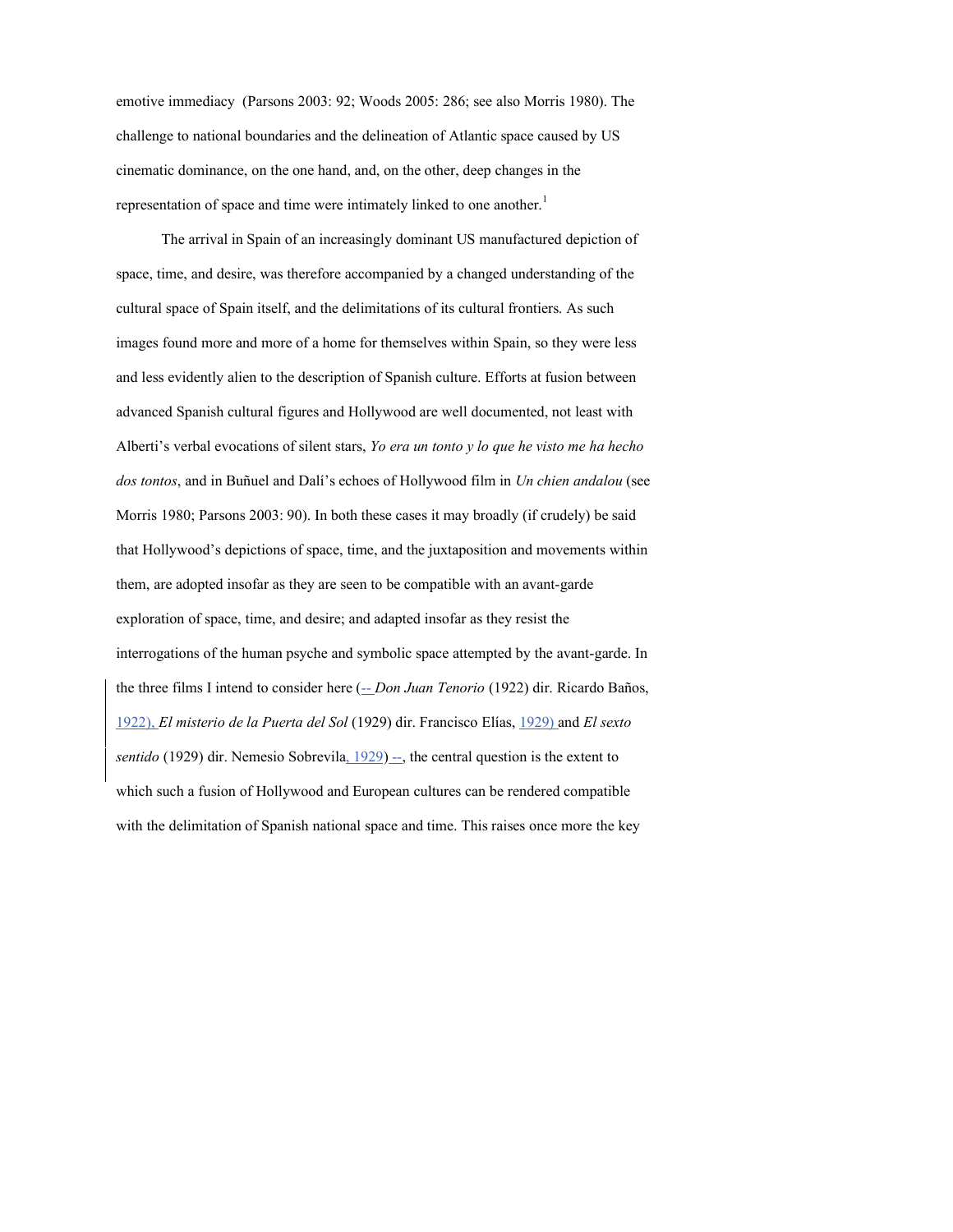issue of the emulation of Hollywood depictions of space, time, and desire, in a reorientation of Spanish culture's Atlantic dimensions.

Perhaps the most straightforward response to the problem is to be found in Ricardo Baños's superproduction *Don Juan Tenorio* which I will consider here as a precursor to the problematics of the other two. Baños's work presents an exhilarating imitation of post-Griffith technique to the point of almost manic switches between camera position, angles, and shots. The point, as I have argued elsewhere, is to take us into the time of Don Juan's life, his notorious race against the clock ('tan largo me lo fiáis'), and his corresponding pursuit of a selection of salaciously portrayed women, from the it-girl starlet nun Inés caught in an iris, through a dishevelled fisherwoman, and an aristocratic lady in a state of semi-undress. What we are viewing here is an attempt at a seamless synthesis between American film-making innovations and a legend around which national cultural identity was constructed. It is particularly noteworthy in this respect that the film was first to be shown on Todos los Santos, the very day on which Zorrilla's famous drama was traditionally enacted. The obsession of Zorrilla's work and its predecessors with the consequences of lustfully pursuing time and space are to be seen in images of clocks and even stuffed owls that haunt the narrative line until Don Juan meets his come-uppance. There is a very pointed conflation here between the capacity of Hollywood-inspired cinema to portray time, space, and desire with the exploits of the traditional Spanish legend. Both lead to his redemption, but also to a pointed reminder of the finitude of human experience. The very last shots show not Don Juan, but his servant, tired and alone, denied the infinite world into which his master has entered, just as the closure of the film also seals away the audience's temporary ability to escape into the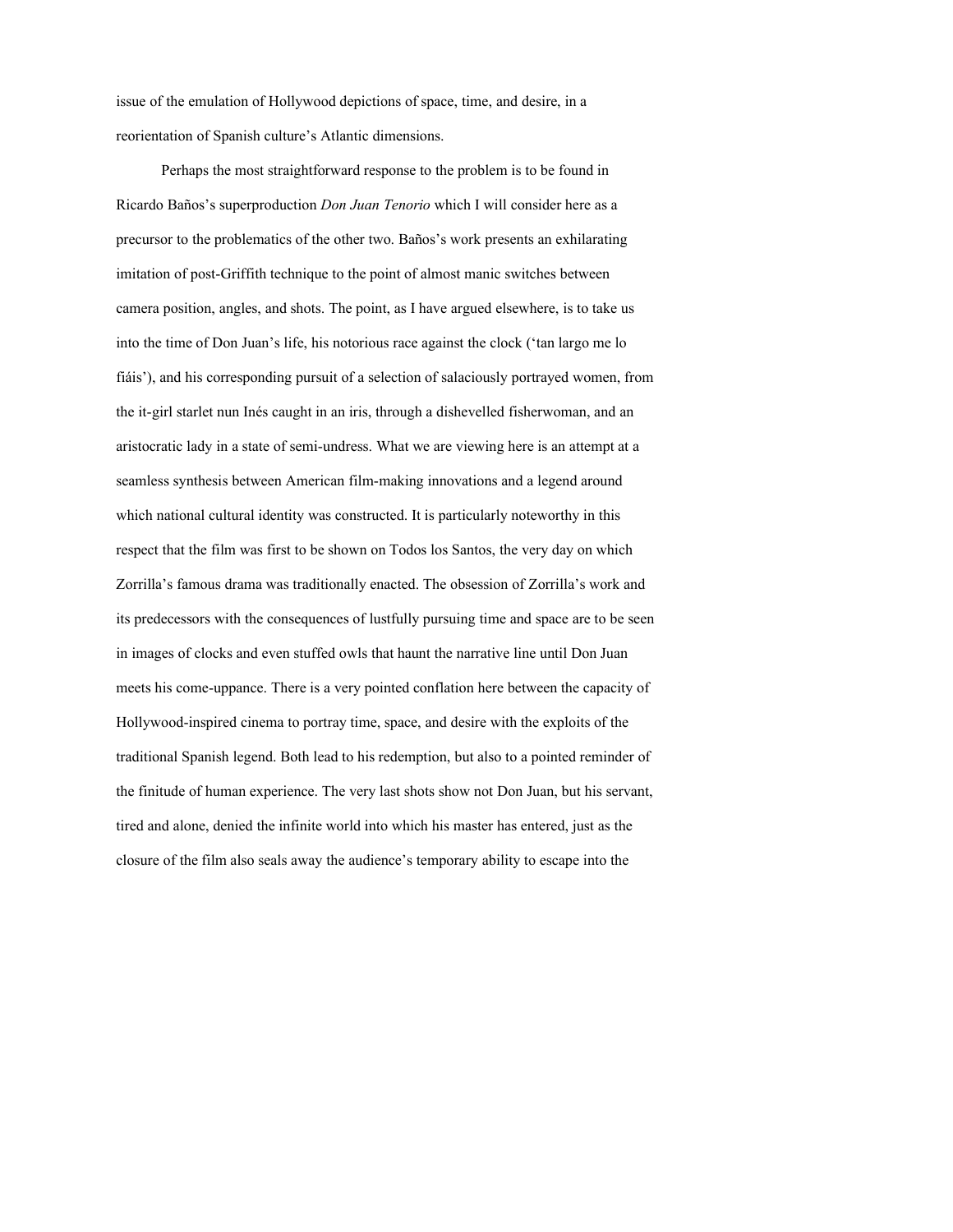rampant depiction of space and time in post-Griffith cinema. Hollywood structures, then, become an enabling force that permits a reassertion and reinvention of a national iconography of heterosexual male sexual quest and ultimate redemption in monogamy and religious belief, transcending lust and love, eros and agape (Ginger 2000).

In the later two films, both made in 1929, the potential for such a fusion between Hollywood and national mores and modes of representation is revisited in a more explicit and more overtly problematic fashion. From the outset, *El misterio de la Puerta del Sol* (at times using the new American Phonofilm sound system) moves in a world of mediatic representations. Its two protagonists, the parodically named Pompeyo Pimpollo and Rodolfo Bambolino, work in the presses of a newspaper whilst dreaming of becoming Hollywood stars. The concrete setting in space and time is clearly the Madrid of the late 1920s: we are treated repeatedly to documentary style footage, not just of the presses' machines but of the Puerta del Sol and its traffic jams; the city's population had, after all, surged to a million by 1930, doubling in 3 decades, the Spanish economy was on an upward curve with a 40 per cent increase in industrial productivity, and the government was pouring money into modern infrastructure (Parsons 2003: 5; Barton 2004: 207). But within this apparently clearly demarcated space and time, the media of representation play a key role in a problematic dual tension and continuity between Hollywood and Spanish space. One thinks here of Parsons' account of the attempted fusion between Hollywood cinema and the film theatre wonderland of the Gran Vía, and with it of Gómez de la Serna's *Cinelandia* (1923) (Parsons 2003: 90). It is the Spanish newspaper press that announces the arrival of the American director Edward Carawa and his search for Spanish actors; on the walls of Pompeyo and Rodolfo's shared room are images of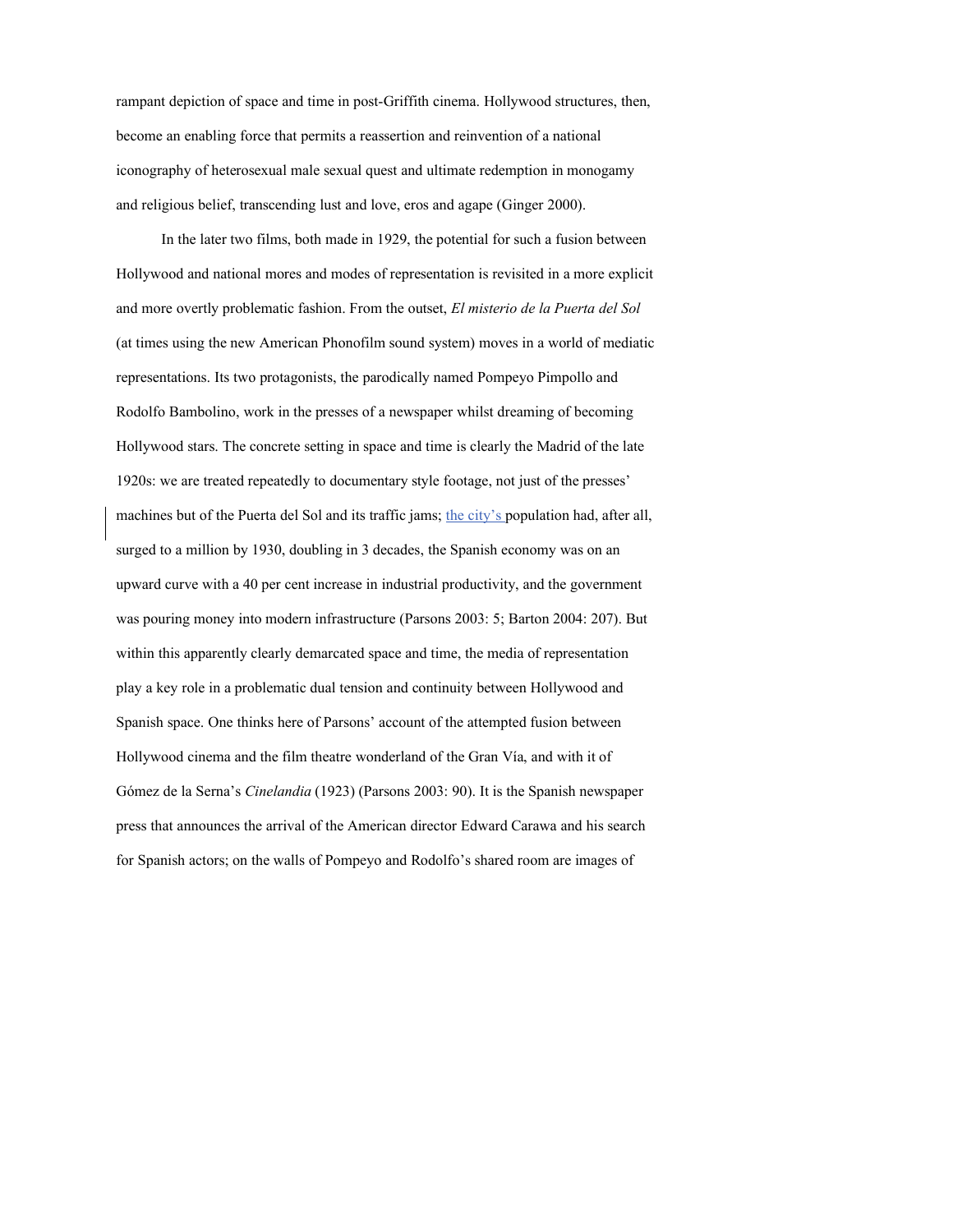film stars, including a flamenco star and a cowboy to which the two characters are frequently juxtaposed; and later, in Rodolfo's lengthy dream, an attempt to garner attention in the Spanish press is described by an investigating Judge rather aptly as 'una ridícula farsa cinematográfica'. The apparent continuity between Madrid and American cinematic space and aspirations is underlined, not just by the apparent economic modernity of Madrid (its cars and machines), but by the key story-line of the film itself. As so often in Hollywood silent comedy, the tale is that of the ordinary young man who hopes for the affections of the It-Girl. Having arrived at Carawa's studio, both Pompeyo and Rodolfo seek the attention of the two female stars. As they do so, the film underlines their attempts to cross over from the audience of a movie to erotic participation within it. We repeatedly see Pompeyo and Rodolfo leer and lust, and then cut to shots of the two women that could easily have been taken from any Hollywood film, as if they were the male public. It is no coincidence that one of the first remarks we hear upon the pair's arrival at the studio gates is 'Vaya socia la que está a la puerta'. Hollywood cinema opens up a space for masculine heterosexual lust and male adventure (they also admire a passing Red Indian on horseback) into whose literal space they wish to step from the vicarious position of spectators of a virtual location on the screen.

But from the outset a series of practical and cultural tensions arise in trying to realise this continuity. Rodolfo has problems even putting on the formal collar he is required to wear for the screen test, which later leads him to dream of being garrotted, and which, ultimately, he symbolically renounces. It is not clear that ordinary Madrid folk really belong in this cinematic world (compare Parsons 2003: 5). Equally it is far from clear that their cinematic expectations will be realised: the studio is not in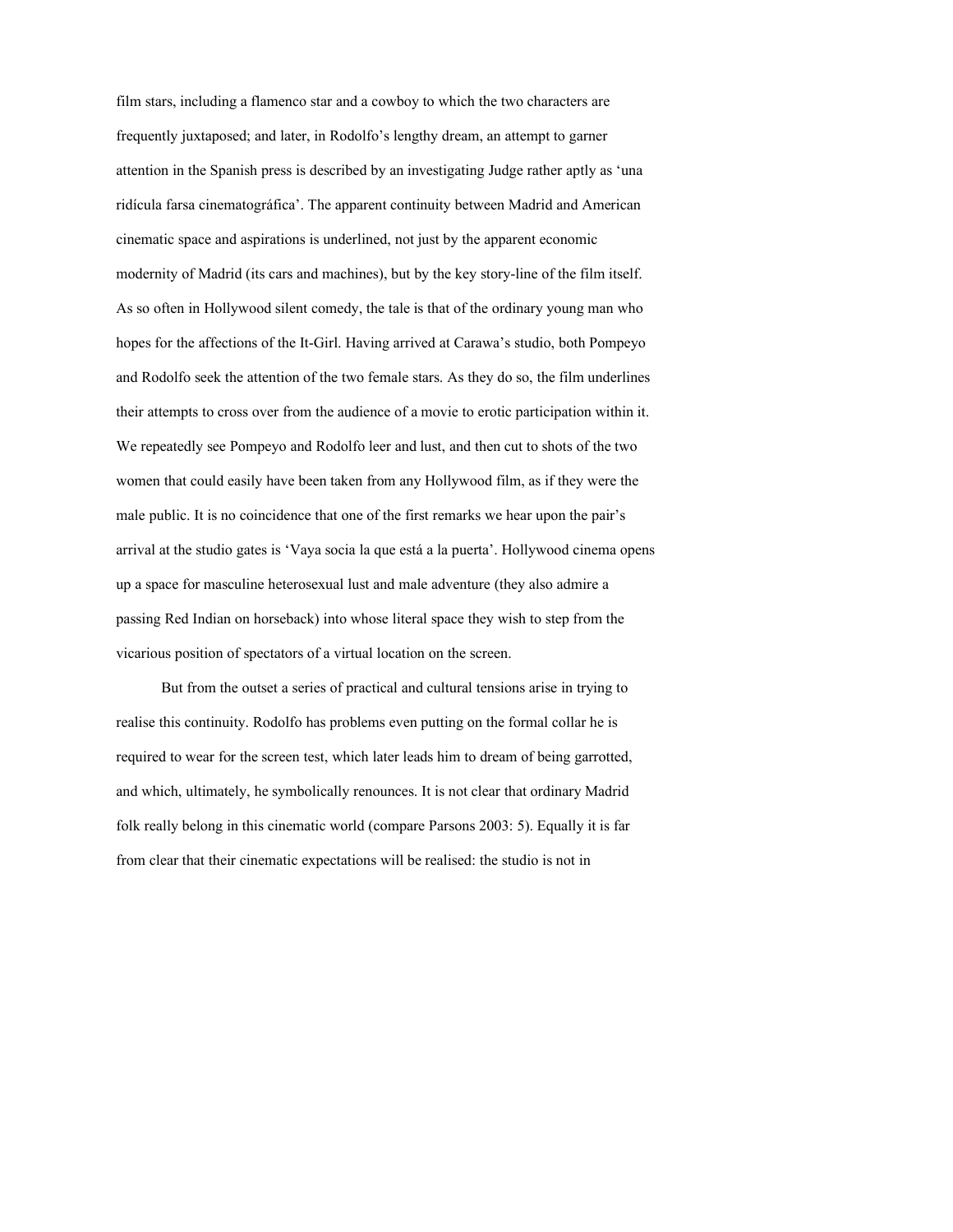Hollywood, but in an unimpressive locality, yet we are treated to the delusional remark, 'Tú chico, estoy emocionado. Me parece que esto es Los Ángeles'. The harsh realities of studio life also fall far short of the screen imaginings: a sign warns the novices that 'Un estornudo cuesta a la compañía 1000 pesetas'. At the same time, Hollywood's attempts to connect with and offer up an image of Spanish realities to its consumers are exposed as no more than falsifying representations based upon stereotypical images of Andalusia and not of the rest of Spain; its wider pretensions to exoticism are similarly fake. The star Lía de Golfi claims to be a Muscovite but is from Torrejón de Ardoz; the Niño del Mausoleo is from Pontevedra but has done a correspondence course on Flamenco, and La Terele is no southern gypsy but from Madrid itself. Moreover, as an intertitle points out, Carawa is offering us 'Un flamenco 'Made in USA''. In this respect, the film touches on a sensitive nerve in the intellectual and cultural life of 1920s Spain. As Nuria Triana-Toribio points out, some critics felt colonised because Hollywood was generating its own Spanish silent and then sound films, for example at the Paramount studio at Joinville-le-Point. The term *españolada* was at times used to describe a fake vision of Spain dreamt up by foreigners (Triana-Toribio 2003: 22, 28-29). It is significant, in this respect, that Francisco Elías himself presented a report to the Spanish government, arguing that Spanish filmmakers were suffering from economic dumping of foreign films in their domestic market. The authorities were themselves concerned, not least by what they deemed inappropriate foreign representations of national realities (Díez Puertas 2003: 62-63, 235-37). A year after *El misterio de la Puerta del Sol* was made, the first Hispanoamerican film conference denounced 'las peculiares maneras que tienen los yanquis de concebir y desarrollar los asuntos de ambiente hispano' (cited in García Fernández 2002: 282).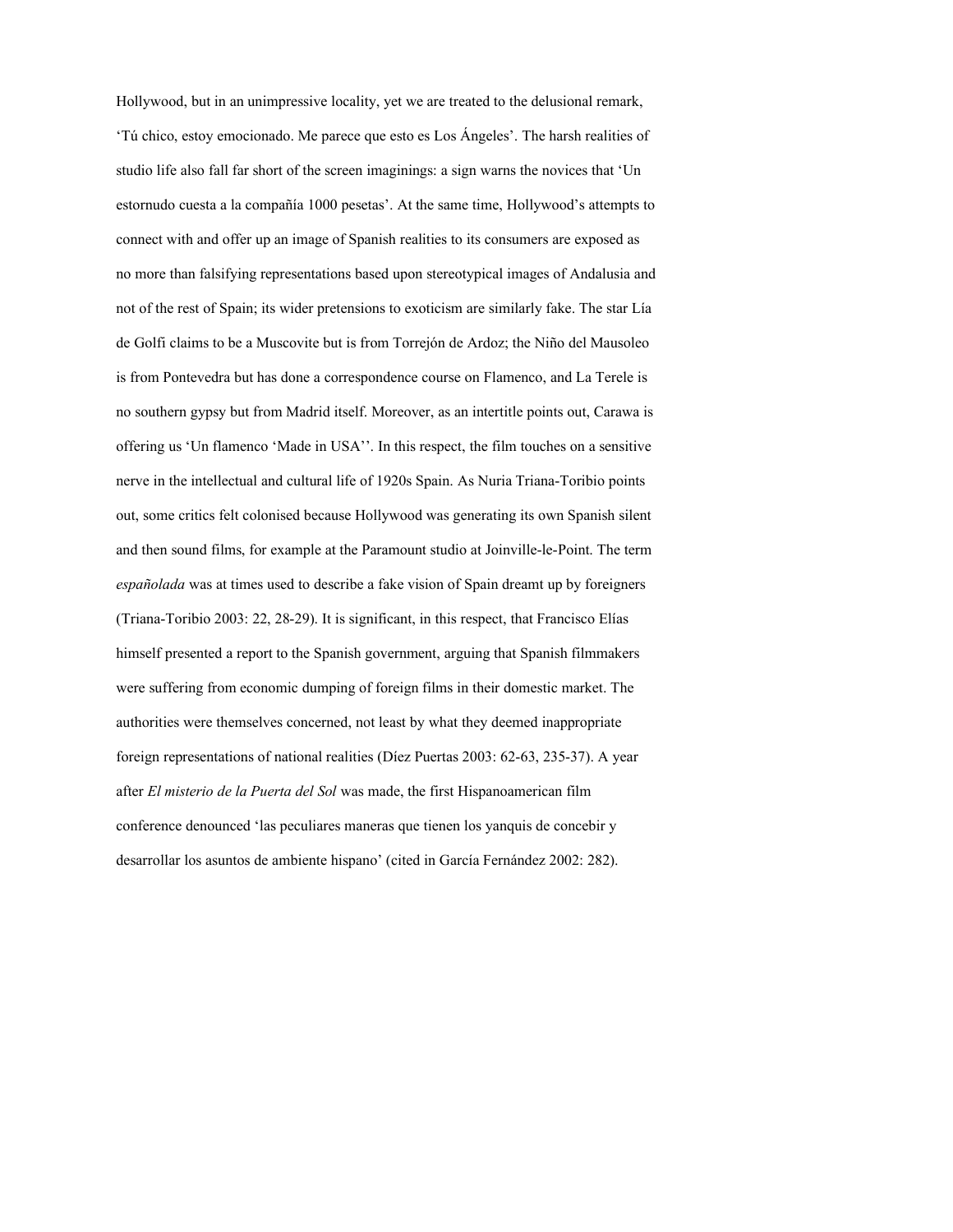It might appear then that film has a fairly simple lesson. The invasion of Spanish space by Hollywood and the depiction of Spanish space within Hollywood are rooted in delusions that are at odds, for example, with the documentary style footage of the real space and time of Madrid in the 1920s. The purpose of the *Misterio de la Puerta del Sol* would be to dispel such mediatic delusions and return us to a more rooted and accurate sense of *madrileño* realities. Rodolfo's dream seems to confirm this interpretation, whilst rendering its significance somewhat more complex.

Rodolfo falls asleep whilst waiting for his screen test. He imagines that both he and Pompeyo fail their screen test, and, in a desperate bid to achieve their moment of mediatic fame, fake Rodolfo's murder of Pompeyo. They immediately hit the front page, as they had desired, thanks to the printing presses in which they work, 'el coloso de hierro que escupe los crímenes'. We are told that Rodolfo thus fulfils the ambition of every young man from 15 to 87: to see his picture in the papers. As we have seen, the investigating Judge's description of events underlines the fact that the pair have thereby also achieved a kind of cinematic status through the sensational drama they have produced. However, therein lies the problem. A drama of truly cinematic proportions unfolds in which Pompeyo returns to Madrid only to be murdered by Carawa as he seeks to win Lía's affections; and Rodolfo, now without an alibi, is led to his execution. The dream sequence is a veritable collage of cinematic styles, at times pointedly and gratuitously so. For example, during the party at which Pompeyo woos Lía, we are given extended footage of flamenco performances, and then of an Americanised performance by the Martín Girls. These serve no narrative purpose other than to echo popular musical sequences from the screen, and include an equally gratuitously avant-garde image of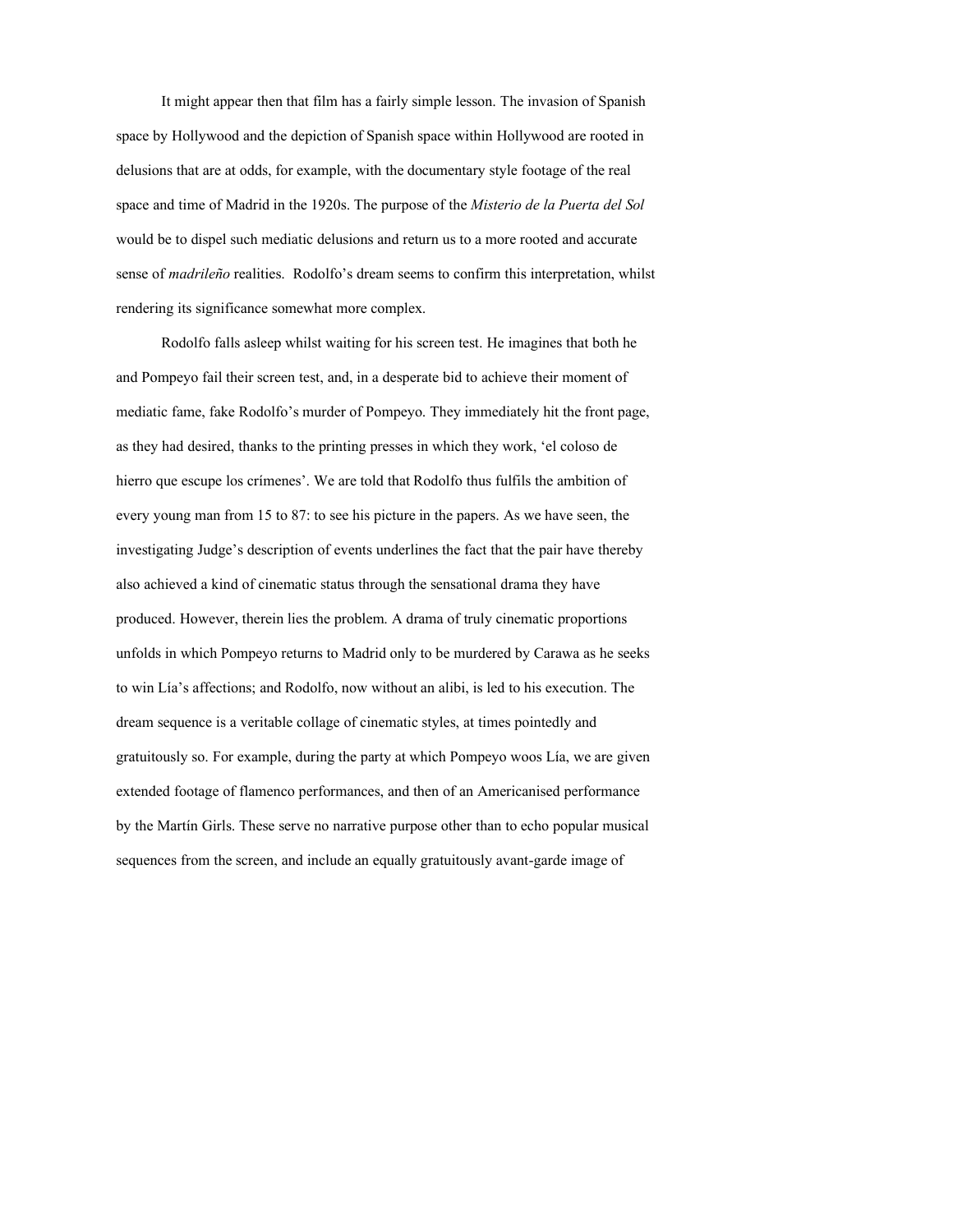multiple disembodied hands applauding, which has no stylistic parallel in the rest of the film. The entry into the dream world is an entry into the peculiarities of the cinematic treatment of space and time.

Within the dream, the characters truly have crossed from the vicarious and virtual to the real, as mediatic representations in the press now show a genuine murder of Pompeyo. At the same time, Rodolfo becomes unable to escape the fiction that he has woven: he is trapped within a cinematic and media world, the 'farsa', and is led out to his death. Once again, the cinematic nature of this sequence of events, and corresponding treatment of space and time, is underlined by the almost parodically tension-building cross-cutting as Carawa and Lía rush to rescue him, whilst he prepares for death, only to find they are held up at a level-crossing and then that their car has broken down. On this interpretation, entry into the cinematic and media world, where Madrid's newspapers merge seamlessly with Hollywood, and Hollywood with European cinema, leads directly to death. It does so through the pursuit of heterosexual desire, in the quest for an It-Girl (who is herself turned into a fake image of Spanish women by Hollywood), and through the search for fame through sensational male adventure in the initial crime itself. The real truth can no longer be rescued from the web of cinema that ensnares the protagonists and so Rodolfo must die.

The dream, then, offers a vast synthesis of Spain, Europe, and Hollywood in a seamless mediatic continuum, but it also makes clear that it is far better that such a vision should remain vicarious, and that we should stay in our (male) spectator's seats within 1920s Madrid. But matters are not simple. So much is hinted out early on when Carawa rather improbably imitates a famous Flamenco star's singing. One expects him to fall far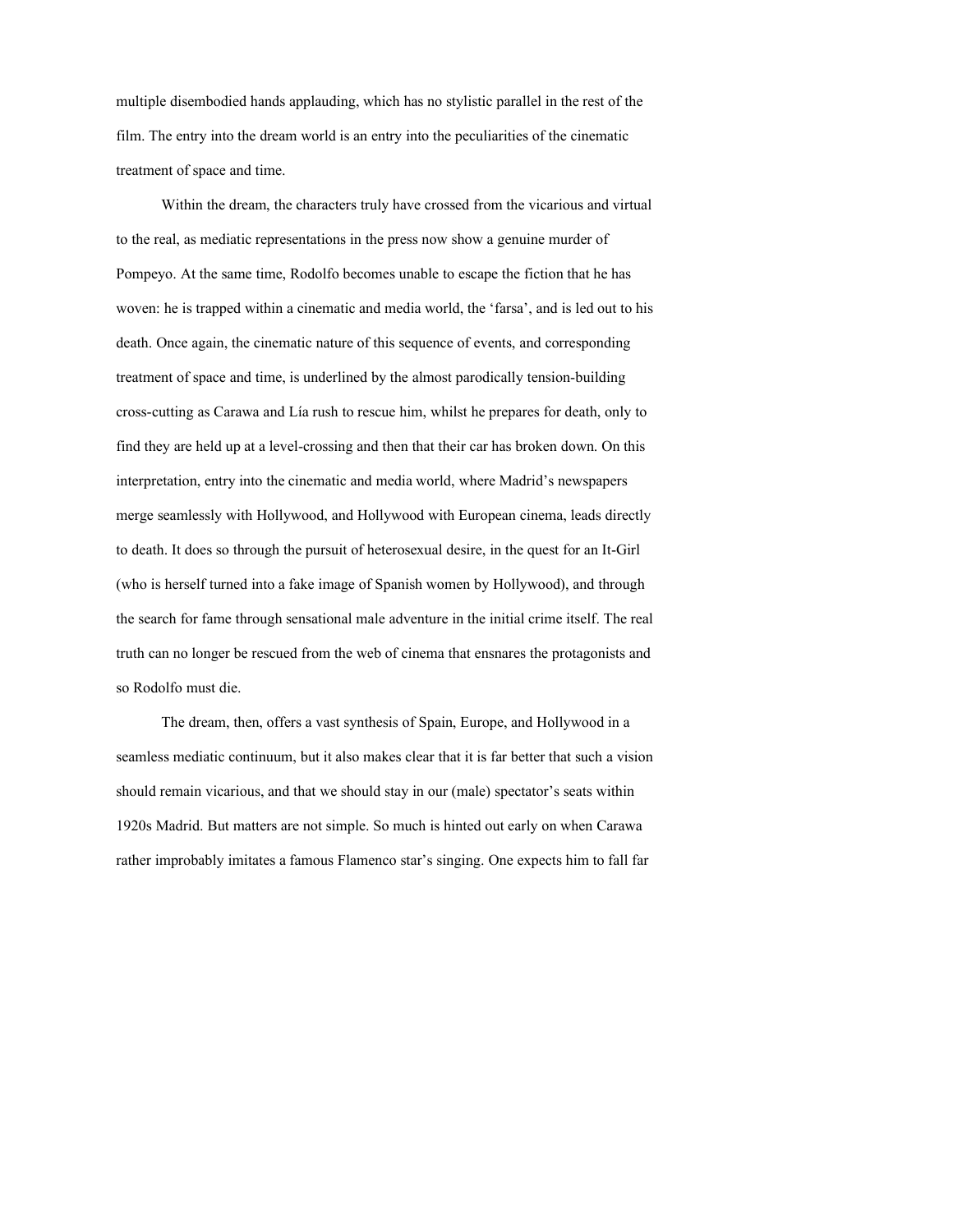short of the standards required, but it turns out, as he says, that 'Yo cantar muy bien'. Some sort of synthesis is possible. The ending of *El misterio de la Puerta del Sol* reaffirms such a possibility. Both Rodolfo and Pompeyo do in fact get their respective girls, as the classic Hollywood narrative requires. Moreover, they are depicted as doing so in the classic shot that, as C.B. Morris has explained, so fascinated Spanish audiences: the close-up of a an intimate on-screen kiss. The point seems to be that a fusion between the mediatic aspirations of Madrid and Hollywood is possible, but only if it occurs on the terms of the 1920s *madrileño* male, and with a dropping of at least some of the falsity through a recognition that the two women are indeed just like all Spanish females. Carawa is acceptable insofar as he can express something authentically Spanish. Rodolfo is described explicitly and repeatedly as a 'castigador': a direct echo of the Don Juan legend of Spanish masculinity, and its ability to overcome female resistance with physical and emotional force. He first lands a kiss on Lía by violently smashing up her commode and then grabbing her, something it is implied she rather likes.

It is a reality then that there is a continuum between modern Madrid and its mediatic aspirations and the world of Hollywood. To that extent, there can be no distinction between the two spaces, and the opening up of space and time through cinematic representation is part and parcel of Spanish life. However, the pitfalls of a lack of authenticity and of rootedness in Spanish space and time, and the consequent dangers of the vicarious pleasures of cinematic media, are to be avoided by a reaffirmation of Hispanic masculinity and its power over the Spanish female. It is this gender limit that describes the appropriate and effective limits of the nation.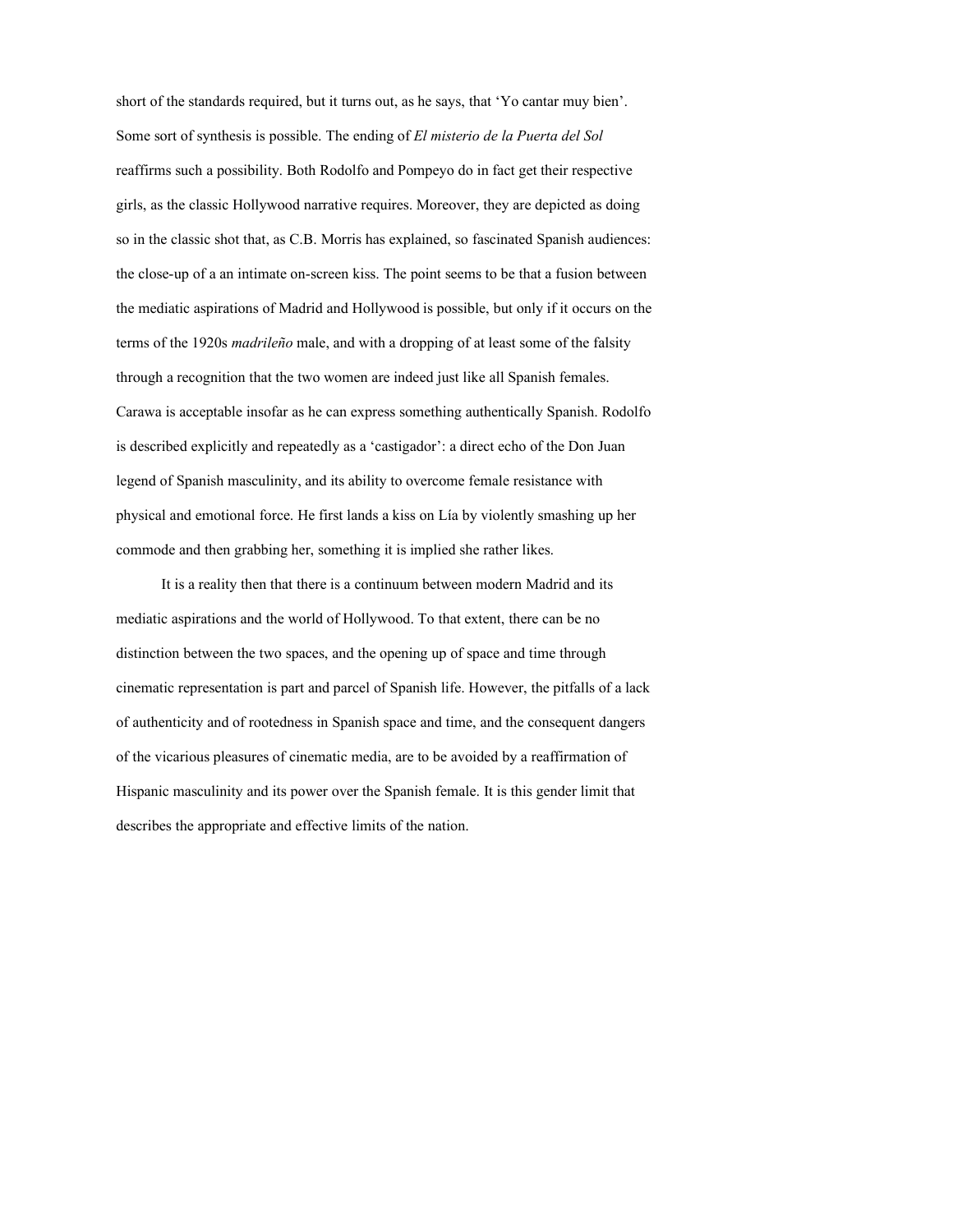*El sexto sentido*, in turn, juxtaposes identifiable rival European and North American forms of cinema, and places them within a recognisably Spanish setting. We are presented first with the sinister and almost grotesque image of Kamus, spelt with a Teutonic 'K' and redolent with German Expressionism. He has invented a 'sixth sense', the use of the camera to uncover 'la Verdad'. Towards the end of the film, Kamus is more explicit still about his avant-garde allegiances, criticising those who have prostituted the camera by seeking to emulate ordinary vision when it can do so much more. In that respect, he belongs to modernist European cinematic movements that, as is notorious, sought to contest Hollywood dominance by establishing their own greater seriousness as art (see Thomson & Bordwell 1994: 83-84). Kamus' more radical approach will, he claims, provide us with an 'ojo extrahumano' free from subjectivity, able to roam as it may, giving us an entirely new vision of Madrid. From the beginning, Kamus is contrasted with a very different cultural influence. In the opening scenes of the narrative proper, the female protagonist, Carmen, dances a sensuous Charleston in the manner of a Hollywood It-girl, all bright-lit close-ups, flashes of flesh, and lingering kisses intended to delight the putative heterosexual male viewer. Her subsequent story unfurls in a relatively cinematic conventional narrative during which her sufferings and joys invite viewer identification, according to the needs of cinematic melodrama. But this apparently Americanised character (Americanised both in her erotic behaviour and her filmic presentation) is soon confronted by hostile, masculine elements of Spanish and European cultural realities. Her sensuous dancing provokes misogynistic attention both from her boyfriend's closest friend (who expresses disgust at her behaviour and rapidly covers his own beloved's knee), and from a repugnantly toothy choreographer who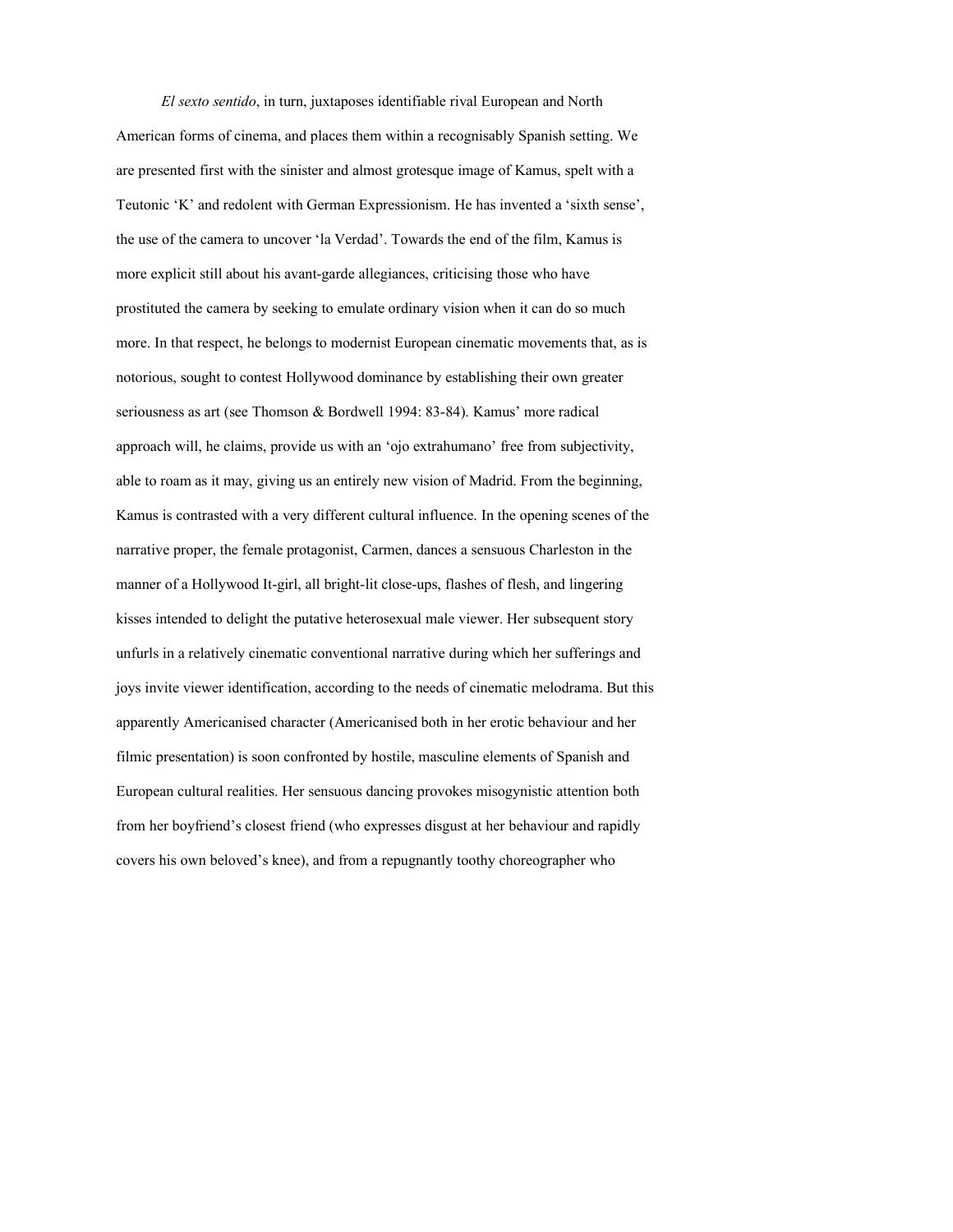demands she satisfy his wish that a dancer should smile whatever their personal situation, and tries to touch her up during rehearsal. More specifically, in a symbolically motherless household, Carmen's downfall is precipitated by her out-of-work, drunken wastrel of a father, who criticises her supposed wantonness, and claims it is her filial duty to sell her engagement ring so that he can go to the bullfight. In addition, he makes her late for work by obliging her to pawn the item herself. The father's behaviour is more than a nod to a long-established tradition among reformist intellectuals, going back well over a century, of viewing bullfights as the very pits of Spanish national identity, a focus for the appetites of the idle, the drunk, and the criminal elements of society (see, for example, Tomlinson 1993: 226-28). In consequence, her boyfriend, learning she has sold her ring, repudiates her as manifestly unfaithful. Subsequently, footage supplied from Kamus's camera, hidden under a table in the theatre, provides evidence that appears to sully Carmen's purer motives in selling the ring. Carmen is thus explicitly the victim of a maledominated, non-maternal society, that is frequently suspicious of explicitdirect,

Americanised displays of female eroticism, and associates them with indecency, but at the same time exploits women in order to continue nefarious European and especially Spanish traditions. Carmen is, as such, an example of the effects of hostility arising both from debates about new female forms of physical behaviour, dress, and lifestyle (see Bretz 2001: 379, 404), and from the belief in some quarters, from the early 1900s onwards, that, in presenting sexually assertive images of independent-minded women, films (like dance spectacles) would provoke acts of indecency and the collapse of established national morals (Larson 2005: 274-77).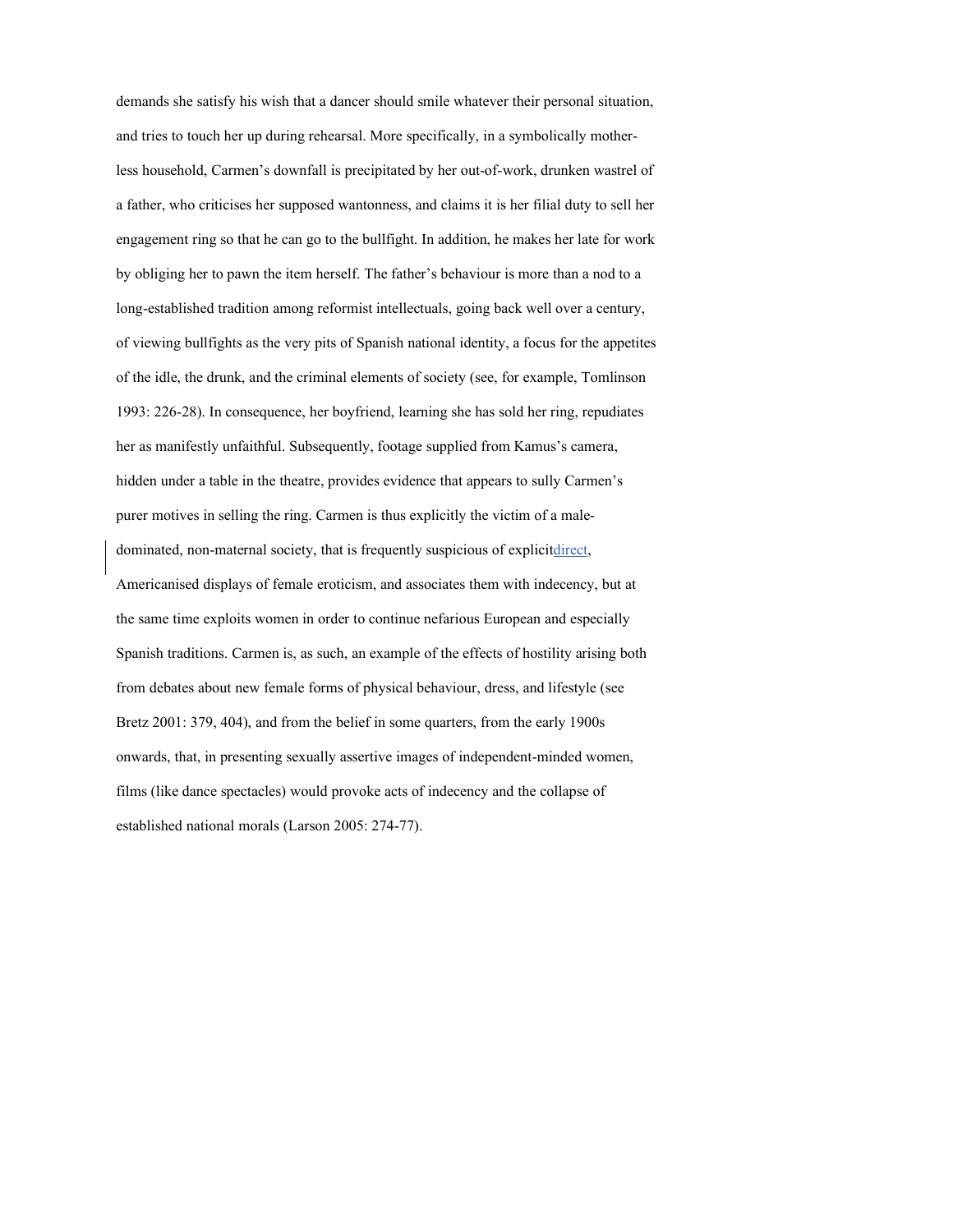Kamus, as we have seen, claims to offer 'la Verdad', as opposed to what one sees in Americanised, conventional uses of the camera. Male characters turn to him on successive occasions for precisely such a revelation. This is explicitly because their ability to perceive the significance of events is limited by their own point of view and the absence or supposed absence of any means to obtain objectivity, especially as regards the behaviour of a woman. The difficulties faced by the male protagonists contrast clearly with the film viewer's ability to understand perfectly the significance of the conventional narrative that is the main body of the film: the potential of conventional Hollywood cinema to portray distinct narrative threads, different parts of space and time, allows us to understand exactly the series of abuses and misunderstandings that have led Carmen into trouble. No such luxury is available, for example, to her perplexed boyfriend, or to his best friend León, who each interpret reality on the evidence of their own perspective, frequently in the light of their subjective inclination to optimism or pessimism, and, it must be said, on the basis of a manifest, underlying disposition to mistrust women if any evidence points that way. Kamus's avant-garde extra-human eye and its supposed objectivity offer them instead a painful salvation, under the dictum 'Conocer es sufrir'. So much is this so, indeed, that almost every time Kamus reveals a 'truth' he gets beaten up, leading him to conclude that the world is not really ready for truth. This extravagantly depicted and characterised individual, in his world of strange angles and shadows, thus becomes an almost stereotypical image of the avant-garde *artiste maudit*, as well as of the vanguard's pretension to offer an entirely new perception of the organisation of space and time in the visual arts.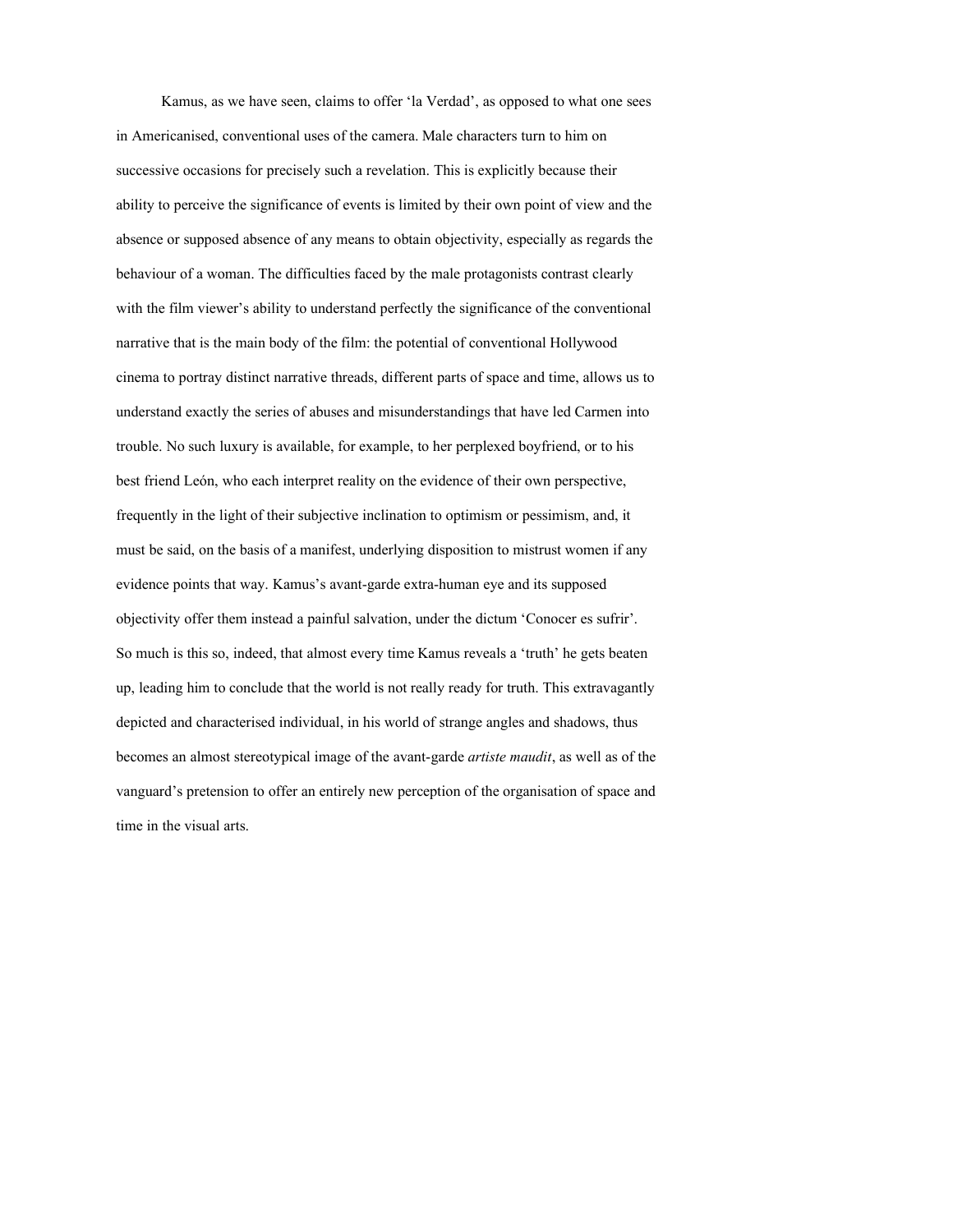Only at certain moments in the film do we get anything that strongly resembles avant-garde footage, and this has led some critics to dismiss the film as a rather timid attempt to engage with the cinematic vanguard. But such critics are missing the point. Kamus's activities are, to put it mildly, ambiguous, and do much to undermine the status of the avant-garde, rather than to reinforce it. One of the primary uses for his special camera is to film up women's skirts undetected and to record successions of images of shapely legs and ladies in bathing costumes, which he views with undisguised lechery, and of which he says 'ésta es la verdad científica'. His misogyny and loathing for maternal presences, is manifest in one of his most beloved sequences, that of the 'monstruo materno' whose son he subsequently and gleefully abducts to serve both as an assistant and as an example of the deformations of maternal love. Kamus's footage is sometimes helpful, as when Carmen's boyfriend discovers the images of her father beating Kamus up for incriminating her previously, and thus deduces (at least momentarily) that Carmen is innocent. But his preference for a single camera viewpoint, and for fragmentary and partialised erotic imagery in which female bodies are carved into attractive pieces, means that his products give far less completeness of vision than the conventional aspects of the narrative. Even his abducted assistant is much more taken with the comic of Hollywood Westerns with which he entertains himself than he is with Kamus's activities. The end sequence of *El sexto sentido* purports finally to reveal 'la verdad' to the perturbed León, who is left uncertain as to whether his perpetual pessimism is justified. And we are thus treated (in an echo of Hispanic *modernismo*) to a *Sinfonía en blanco y negro*, and to a series of shots of Madrid from unexpected angles and in striking formal combinations (recalling somewhat *Man with a Movie-Camera*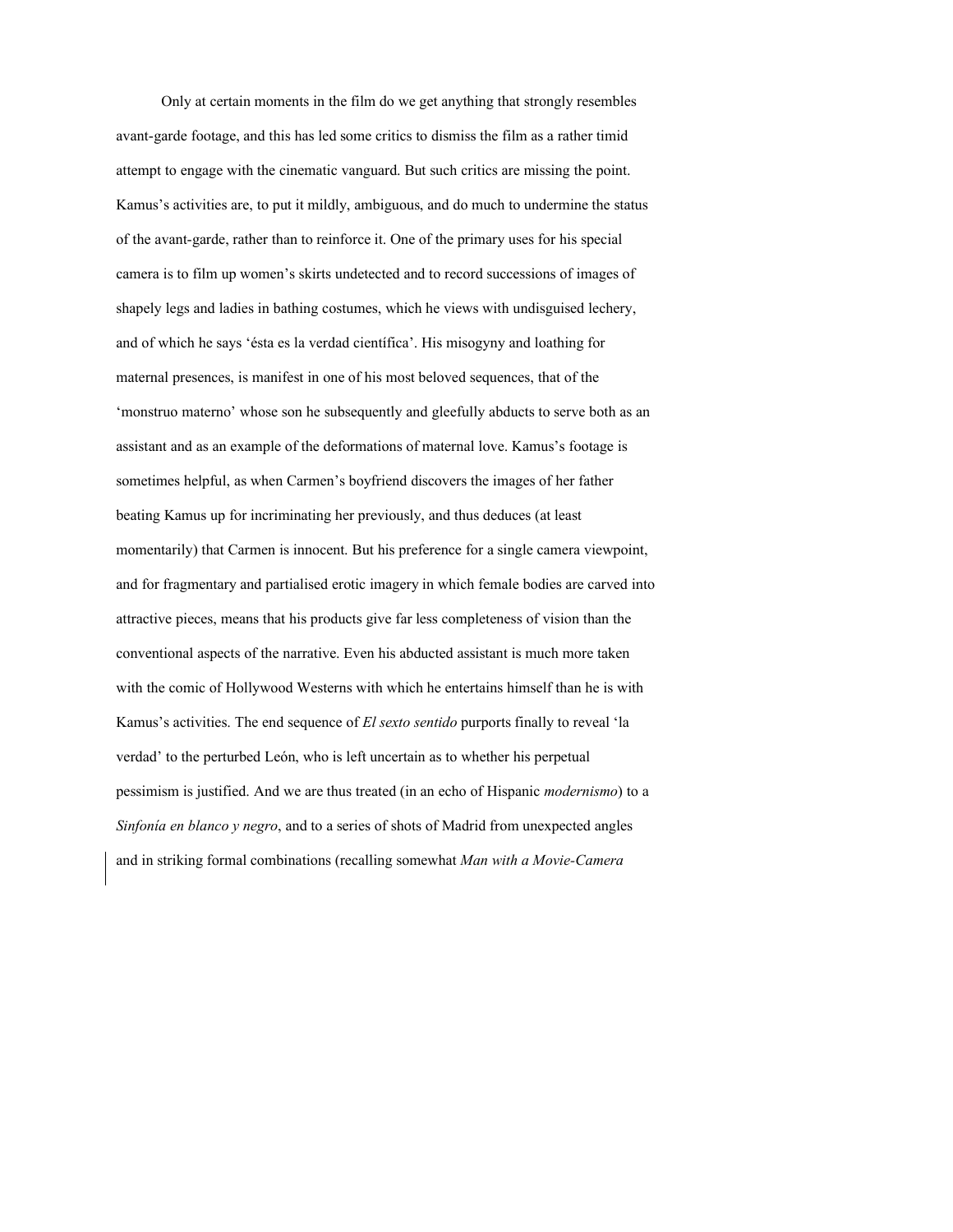[Star Mishkel-Eneva, 2002]) that is offered up as 'el verdadero Madrid visto sin ninguna deformación literaria'. It is hard, however, to see how this really helps León, or indeed anyone at all.

The European and Hispanic avant-garde is thus portrayed as presenting itself as a special insight into truth, that addresses the lack of epistemological foundationalism beyond individual human perspectives, and which affirms the inability of the mass of humanity and conventional Hollywood cinema to accept its painful truths. However, the cinematic vanguard is in turn exposed as the instrument of a pointedly patriarchal, mother-less, misogynistic, lecherous European and Spanish degeneracy, whose taste for fragmentation reinforces rather than overcomes the pitfalls of an absence of epistemological security beyond individual human perspectives. And, in this case, the 'limitation of individual human perspectives' turns out to mean little more than that men cannot be bothered to listen to women's side of the story. Carmen's character and story, and their presentation, suggest that in Spain there is a profound misunderstanding of the ongoing appropriation of North American images of identification with sensual women. A misogynistic male world afraid of indulging female pleasure - León pointedly offers his girlfriend a milky drink rather than sparkling wine - leaps to the assumption that Charleston-dancing it-girls are deeply immoral, when in fact Carmen is the very image of hard-working self-sacrifice and loyalty to her father and boyfriend, the values the patriarchal society supposedly promotes. In turn, conventional Hollywood cinema, with its multiple strands of space and time, and its emulation of conventional vision, does in fact allow us to understand what is going on in this Spanish narrative and to appreciate a fuller, more gender inclusive perspective by accepting female sensuality and its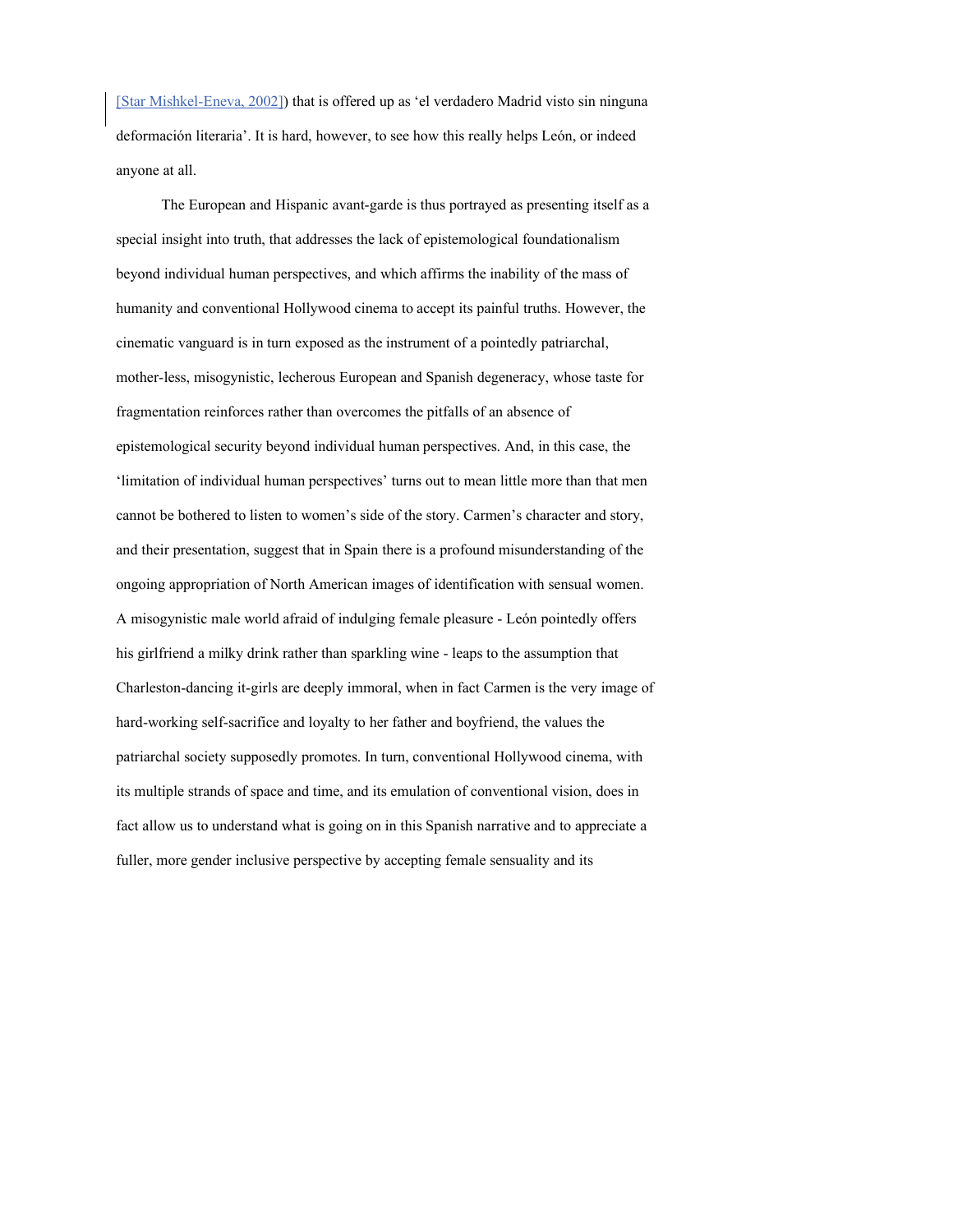attractions as part of a richer understanding of feminine identity rather than as its exclusive and defining characteristic (within the limits of heterosexual monogamy). The shaping of Spanish cultural space by American imports such as the Charleston reinforces this trend in the role of women.

All three of the films considered here tend to affirm a potential fusion between Spanish national space and time and the new Atlantic Hollywood model. They do so through direct echoes of Hollywood cinematic narrative and depiction of space and time. This is, moreover, clearly a matter of male pursuit of voyeuristic and then real pleasure with the It-Girl, by both as spectators and protagonists. Spanish nationhood will be renewed through this fusion into a new form of Atlantic hybrid, orientated to the far side of the North Atlantic.

In *Misterio de la Puerta del Sol*, however, the condition of such acceptance of Hollywood is a bounding of the latter's potential to threaten the Hispanic male, defined as 'castigador', even within the new space of the 1920s. A similar fusion with a reinvention of Hispanic legend of the Don Juan is to be found in Baños. But this gender boundary becomes the key area of dispute in *El sexto sentido*. Here, Hollywood is depicted as the authentic salvation of Spain, through a renewal of gender relations and an overcoming of epistemological perspectivism. The films thus repudiates the European avant-garde as well as rancid national traditions such as bullfighting, both of which are portrayed as implicated in a narrow-minded misogyny. Only bye escaping into a renovated Atlantic space, it is implied, can the visual arts accommodate a fuller view of women that reconciles overt sexuality with personal decency, and terminates the crisis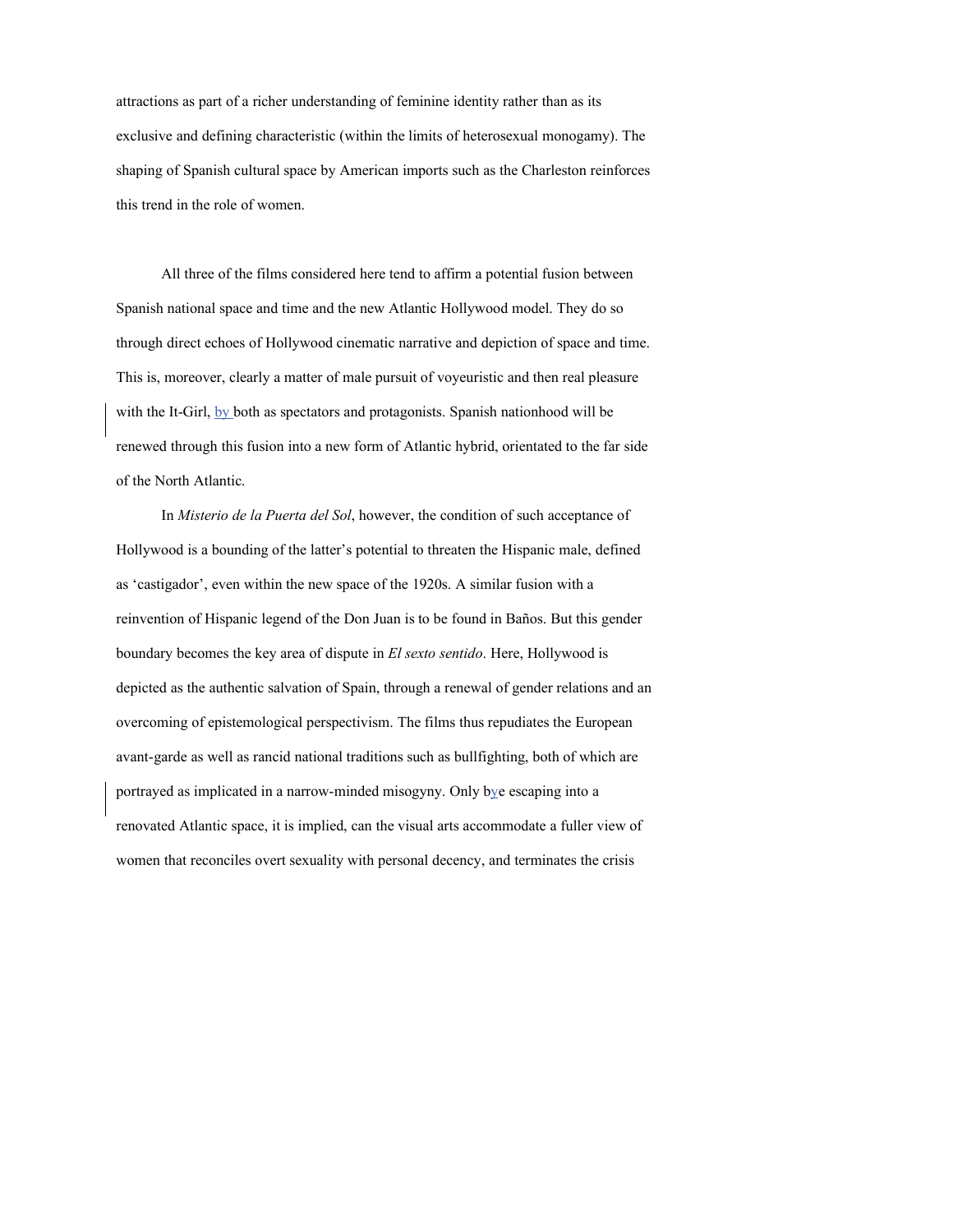both of epistemology and gender. It is within this debate over the limits of gender and desire that key Spanish films of the 1920s situate their response to the emerging dominance of Hollywood in the national imaginary.

Above all, the key question of the delineation of national and Atlantic cultural space is intimately related to the new modes of representation of space and time produced within Hollywood and European cinemas, and those boundaries are discerned according to the frontiers of acceptable desires.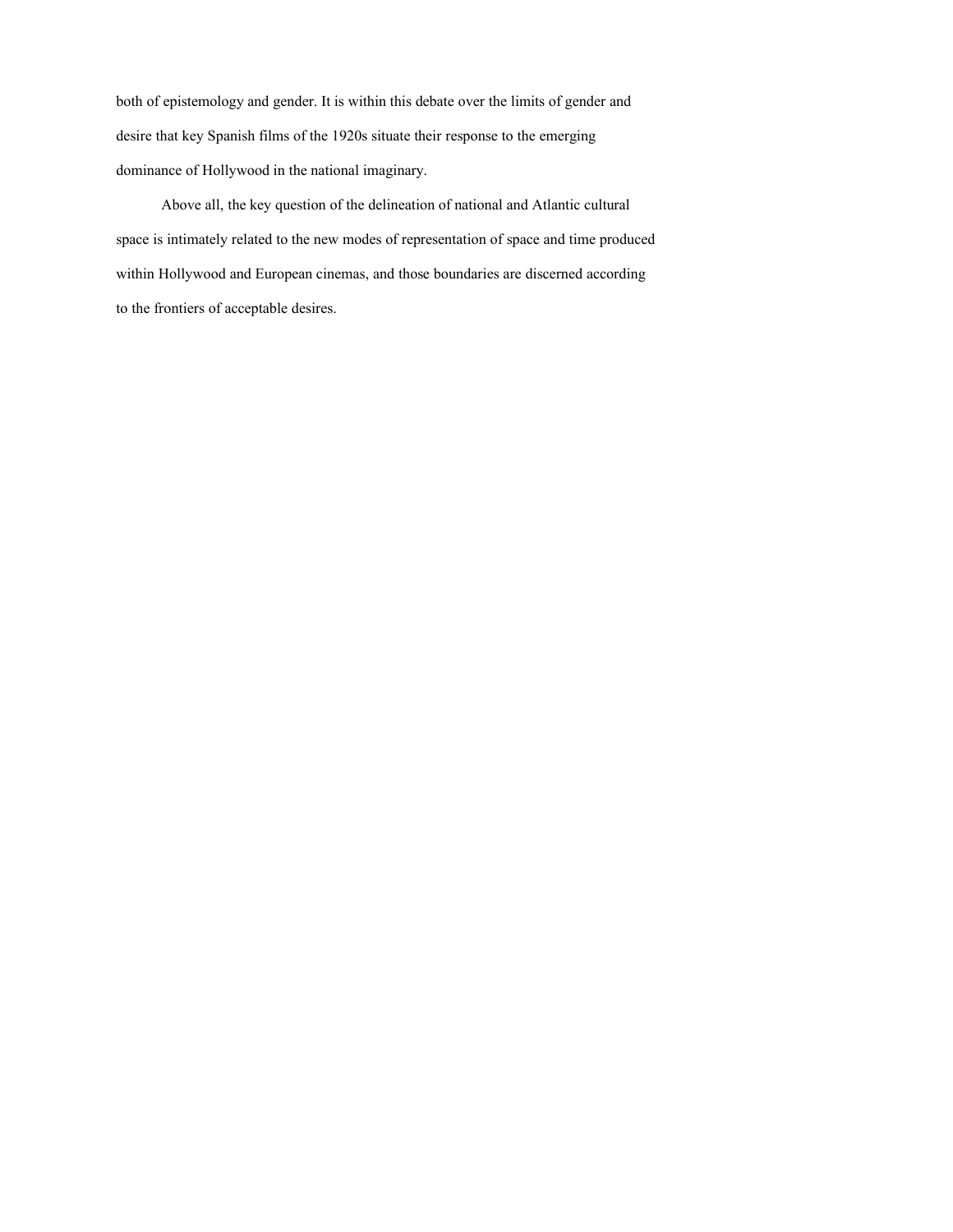<sup>1</sup> In her article 'Visualizing the Space Time of Otherness', Eva Woods makes an argument about the role of cinematic depictions of space and time in defining Spain's ethnic and African national borders which has some parallels to the case put here about Hollywood and the Atlantic frontiers (See Woods 2005).

## WORKS CITED

Barton, Simon, 2004. *A History of Spain* (New York: Palgrave Macmillan). Brettell, Richard R., 1999. *Modern Art 1851-1929: Capitalism and Representation* (Oxford: OUP). Bretz, Mary Lee, 2001. *Encounters Across Borders: The Changing Visions of Spanish Modernism, 1890-1930* (London: AUP). Christie, Ian, 1994. *The Last Machine: Early Cinema and the Birth of the Modern World* (London: BBC Educational Developments). Crary, Jonathan, 1990. *Techniques of the Observer: On Vision and Modernity in the Nineteenth Century* (Cambridge, Mass.:MIT Press). Díez Puertas, Emetrio, 2003. *Historia social del cine en España*, 2003 (Madrid: Fundamentos). García Fernández, Emilio C., 2002. *El cine español entre 1896 y 1939: Historia, industria, filmografía y documentos* (Barcelona: Ariel, 2002). Ginger, Andrew, 1999. *Political Revolution and Literary Experiment in the Spanish Romantic Period (1830-1850)* (Lampeter: Mellen)

Ginger, Andrew, 2000. 'Dashing on the Silver Screen: *Don Juan Tenorio* (1922), dir.

Ricardo Baños', in Selected Interdisciplinary Essays on the Representation of the Don